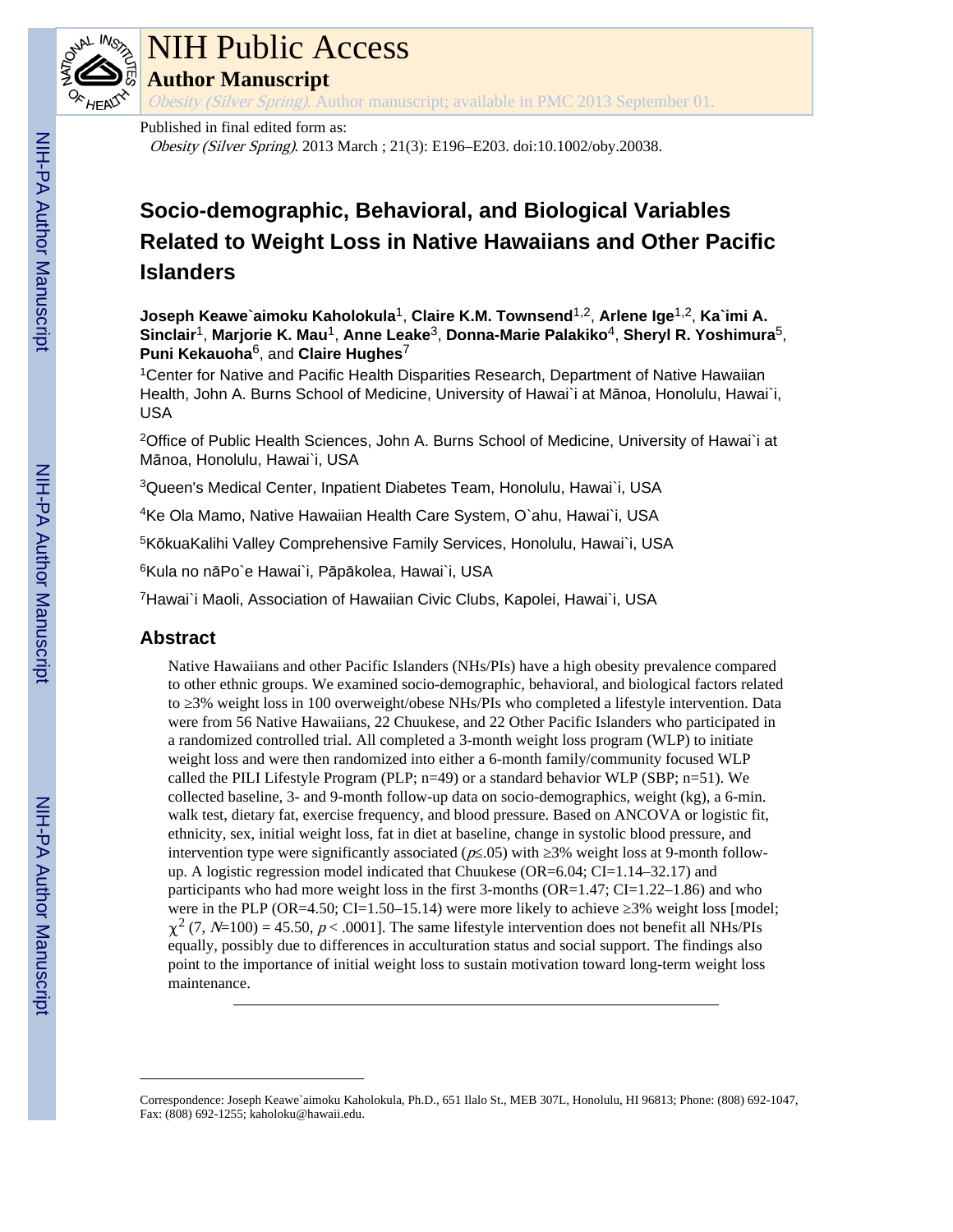# **Introduction**

Obesity is a major public health concern in the Unites States affecting 33.8% of the adult population (1), but the burden of obesity is even greater in certain ethnic groups. The prevalence of obesity among Native Hawaiians and other Pacific Islanders (e.g., Samoans and Chuukese) is 44% to 49% compared to 13.9% in Japanese-Americans and 20.6% in Whites (2–4). These obesity disparities are also reflected in the disproportionate number of Native Hawaiians and other Pacific Islanders that have obesity-related diseases, such as diabetes and cardiovascular disease, compared to other ethnic groups in the United States (3). Although lifestyle interventions are shown to be effective in achieving meaningful weight loss and reducing the risk for diabetes, they are often less effective for ethnic minority groups when compared to non-Hispanic whites (5). Identifying the sociodemographic, behavioral, and biological factors that affect weight loss in overweight and obese individuals from high-risk ethnic minority groups, such as Native Hawaiians and other Pacific Islanders, can lead to more effective strategies to reduce obesity and obesity-related disparities.

Studies have found that certain socio-demographic, behavioral, and biological factors are associated with intentional weight loss in overweight and obese individuals who participate in lifestyle weight loss interventions. Findings from the Diabetes Prevention Program (DPP) Research Group (5) found that African American participants, compared to Whites, Native Americans, Asians, and Hispanics, and participants who did not meet their exercise goals (i.e., less physical activity) and who engaged in less self-monitoring of fat intake were significantly less likely to achieve the 7% weight loss goal over a 24-week period. A study by Hall et al. (6) with older women of White, Black, and Hispanic ancestry found that a decrease in fat intake was directly associated with a decrease in body weight even when no particular attempt was made to reduce calories.

The Weight Loss Maintenance Trial Research Group (7) examined predictors of weight change in over 1600 overweight and obese adults. They found that individuals who had a heavier weight at entry, who were of a non-African American race (vs. African Americans), who attended more of the intervention sessions (vs. less), who engaged in more moderate physical activity (vs. less), and who engaged in more dietary self-monitoring had significantly more weight loss over a 6-month period. Using a community-based participatory research (CBPR) approach in a pilot randomized control trial (RCT), Parikh et al. (8) also found that greater weight loss early in an obesity intervention can lead to continued long-term weight loss in a sample of mostly Hispanic females. They found that a majority of weight loss (an average of 4% of initial weight) occurred in the first 6 months of the 12-month intervention program when compared to a delayed intervention control group.

The high prevalence of obesity in Native Hawaiian and other Pacific Islanders is a directive to better address the epidemic in these populations. Research suggests that ethnic minority populations tend to lose less weight and are more likely to regain their weight than Whites given the same obesity intervention (9). This lack of comparable outcomes indicates that the one-size-fits-all approach to obesity treatment is not universally effective. Thus, identifying socio-demographic, behavioral, and biological factors that influence intentional weight loss in distinct ethnic minority groups, such as Native Hawaiians and other Pacific Islanders, can lead to the development of more effective weight loss interventions for these populations.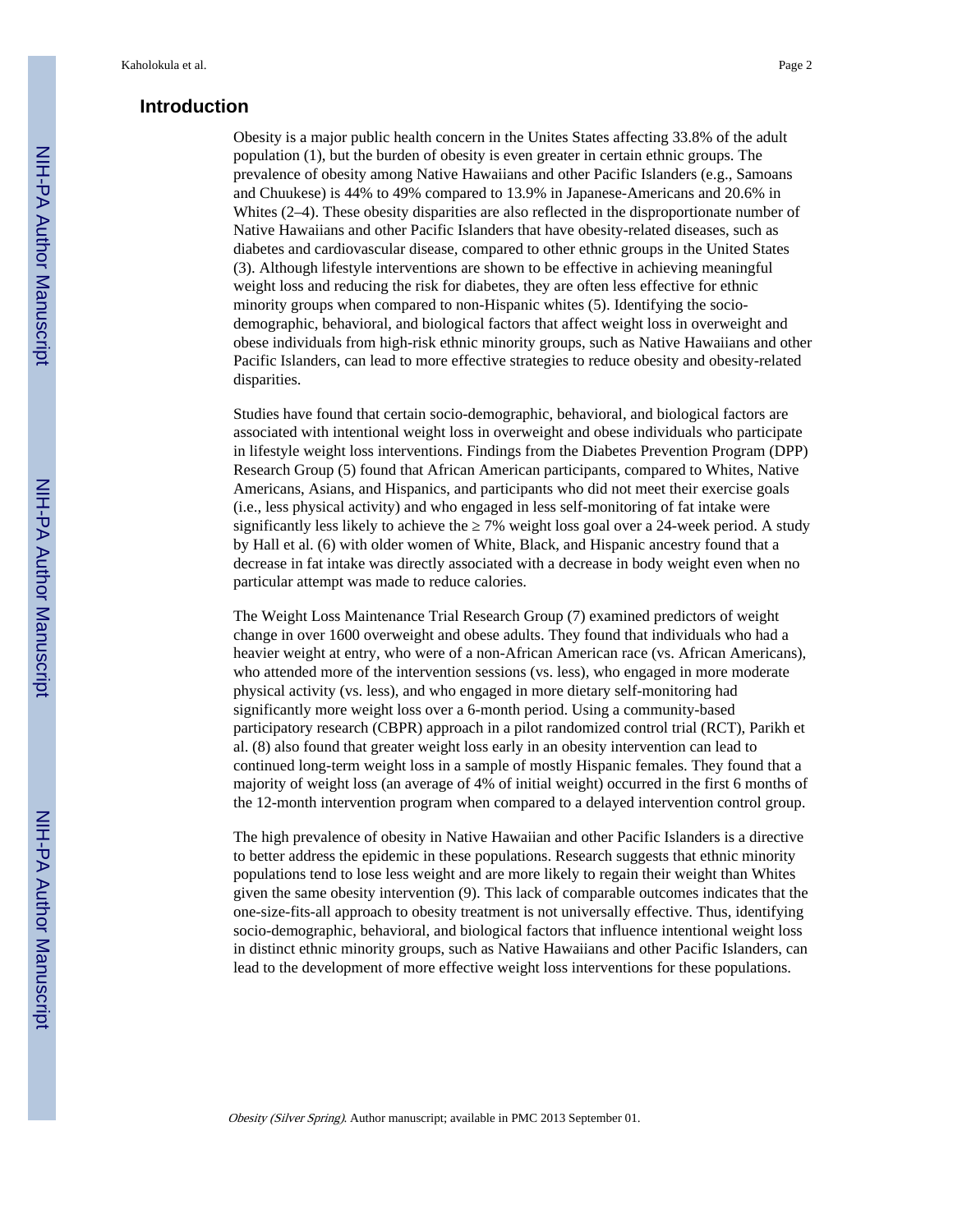The lifestyle interventions of the PILI `Ohana Program  $(POP)^1$  focused on modifiable factors associated with obesity, that include sedentary lifestyle, high fat and calorie intake, and stress management, in Native Hawaiians and other Pacific Islanders. Using a CBPR approach, the POP community-academic partnership conducted a pilot RCT to compare the effectiveness of two 9-month lifestyle interventions for Native Hawaiians and other Pacific Islanders who were given a modest goal of losing 3% of their baseline body weight. A description of the POP and the results from the RCT has been previously published (10–12). We report here our examination of the socio-demographic, behavioral, and biological factors related to success at achieving 2% weight loss in overweight and obese Native Hawaiians, Chuukese, and other Pacific Islanders who completed the 9-month POP lifestyle interventions. Of interest were the socio-demographic factors of Pacific Islander subgroups, age, sex, education level, and marital status; the behavioral factors of initial weight loss, physical functioning, dietary fat intake, exercise frequency, and number of intervention lessons received; and the biological factors of baseline weight and blood pressure. Our study extends previous research on predictors of success in lifestyle interventions by focusing on Native Hawaiians and other Pacific Islanders, an ethnic/racial group most at risk for obesityrelated diseases.

# **Methods and Procedures**

#### **Participants**

Data for this study comes from 100 Pacific Islander adults (18 years of age and older) who completed one of two POP 9-month weight loss maintenance interventions (11). As part of the POP lifestyle interventions, all 100 participants completed a 3-month weight loss program to initiate weight loss and were then randomized into either a 6-month family and community focused weight loss maintenance program, called the PILI Lifestyle Program (PLP;  $n = 49$ ), or a standard behavioral weight loss maintenance program (SBP;  $n = 51$ ). Preweight loss baseline characteristics and 3-month weight loss outcomes can be found in Mau et al. (10) and between-intervention comparison of the 6-month weight loss maintenance outcomes can be found in Kaholokula et al (11). Table 1 presents the baseline characteristics of the 100 completers analyzed for this study.

Included in this study are a total of 56 Native Hawaiians, 22 Chuukese, and 22 Other Pacific Islanders (Table 1). The "Other Pacific Islanders" category is an aggregation of 2 Filipinos, 1 Tahitian, 13 Samoans, and 6 participants whose specific Pacific Islander ethnicity was not reported. Mean age was 50.4 years (standard deviation  $= 14.7$ ) and were predominately female (82%). All met the following criteria for participation in the intervention study: (a) Pacific Islander ancestry, (b) 18 years or older, (c) overweight/obese defined as BMI 25 or 23 for Filipinos only (13), (d) willing/able to perform 150 minutes of brisk walking per week (or equivalent) and a dietary regimen to induce weight loss of 1 to 2 lbs/week, and (e) identify at least 1 family member or friend to provide support throughout the program.

#### **Assessment Measures**

Consistent with our CBPR approach, assessments were performed by trained community investigators using standardized protocols for data collection on demographics, clinical measures, physical functioning, and self-reported dietary and physical activity behaviors. Data were collected at baseline and at 3- and 9-month follow-up. We briefly review the assessment measures here but a more detailed description of the assessment process and the measures has been previously reported (10, 11). The institutional review boards of the

<sup>&</sup>lt;sup>1</sup>PILI is the acronym for Partners in mproving Līfestyle nterventions and it is the Hawaiian word for "together" or "joined". `Ohana is the Hawaiian word for family. The name, PILI `Ohana, reflects the values of our CBPR project.

Obesity (Silver Spring). Author manuscript; available in PMC 2013 September 01.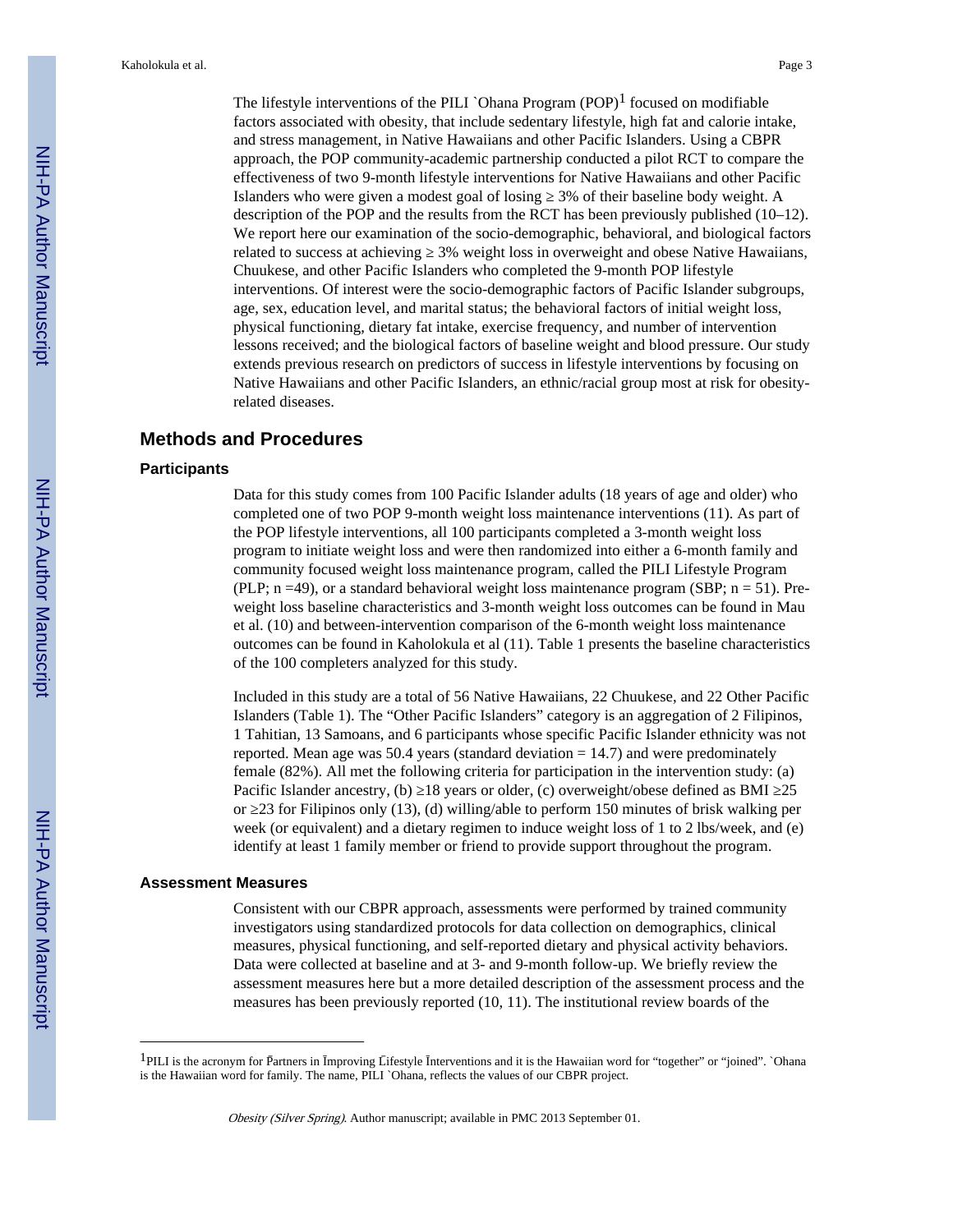University of Hawai`i at M noa and the Native Hawaiian Health Care Systems approved this study. Informed consent was obtained from all participants prior to their involvement.

**Clinical measures—**All clinical measures were taken twice and computed as the average of two recorded values. Blood pressure was obtained using an automatic blood pressure device (HEM-907XL IntelliSense). Body weight (kg) and height (cm) were measured using an electronic scale (Tanita BWB800AS) and a stadiometer (Seca 222), respectively. Body mass index (BMI) was computed as body weight in kilograms divided by height in meters squared.

**Socio-demographics—**Date of birth, sex, marital status, education level, and selfreported Pacific Islander ancestry were collected. The ethnic/racial category of Native Hawaiians and other Pacific Islanders in the United States includes people with origins in the original inhabitants of Polynesian (e.g., Native Hawaiians, Samoans, and Tahitian), Micronesian (e.g., Chuukese), or Melanesian (e.g., Fijian) islands (3). Filipinos (often arbitrarily classified as "Asian") were included in this study given their similar risk profile as Pacific Islanders for obesity and related diseases in Hawai`i (14).

**Physical functioning and fatigue measure—**Physical functioning was assessed using a six-minute walk test that measures the distance (in feet) a person is able to walk in six minutes (15). Participants were asked to walk as quickly as possible (without running) for six minutes using a fixed lap distance of either 60 or 100 ft. Participants were allowed to rest if needed but asked to resume walking as soon as they were able. Immediately following the walk test, degree of fatigue was measured using a Borg scale by asking participants to rate how difficult the six minute walk test was for them using a scale ranging from 0 (not difficult at all) to 10 (very, very difficult) (16).

**Exercise frequency—**Exercise frequency during the past month was assessed using a three-item physical activity questionnaire (17). It consists of 3 items: one item to assess moderate activity level (e.g., bowling, golf, light sports, light physical exercise), one item to assess vigorous activity level (e.g., jogging, running, swimming, aerobics,), and one item to assess change in activity level. For this study, only the first two items were used to calculate exercise frequency. Frequency for moderate and vigorous activities were rated on a scale from 1 (>4 times per week, more active) to 5 (rarely or never, less active). Participants' responses to each item were summed and divided by two to yield their exercise frequency score, which ranged from 1 to 5, with lower scores indicating greater exercise frequency.

**Fat in diet measure—**A 39-item modified version of the Eating Habits Questionnaire was used to estimate the amount of fat in participants' diet over the last month (10, 18). Using a Yes/No response format, it first assesses types of foods consumed in the following categories: 1) red meat, fish, chicken, and pasta (6 items), 2) milk and cheese products (3 items), 3) fruits, vegetables, and salads (6 items), 4) bread, rolls, muffins, and cereals (1 items), and 5) food preparation (2 items). For Yes responses, the frequency in using various preparation methods (e.g., frying versus baking or broiling) were asked, using a 4-point scale ranging from 1 (Always) to 4 (Never). The responses were grouped and scored into four fat consumption categories: 1) modify meat, 2) avoid fat, 3) modification/substitution and 4) replace with vegetables. The summary score for fat consumption was obtained by adding the mean of each of the fat categories and dividing that by 4. A dietary fat score of 2.5 or greater indicates greater than 30% of calories from fat in diet.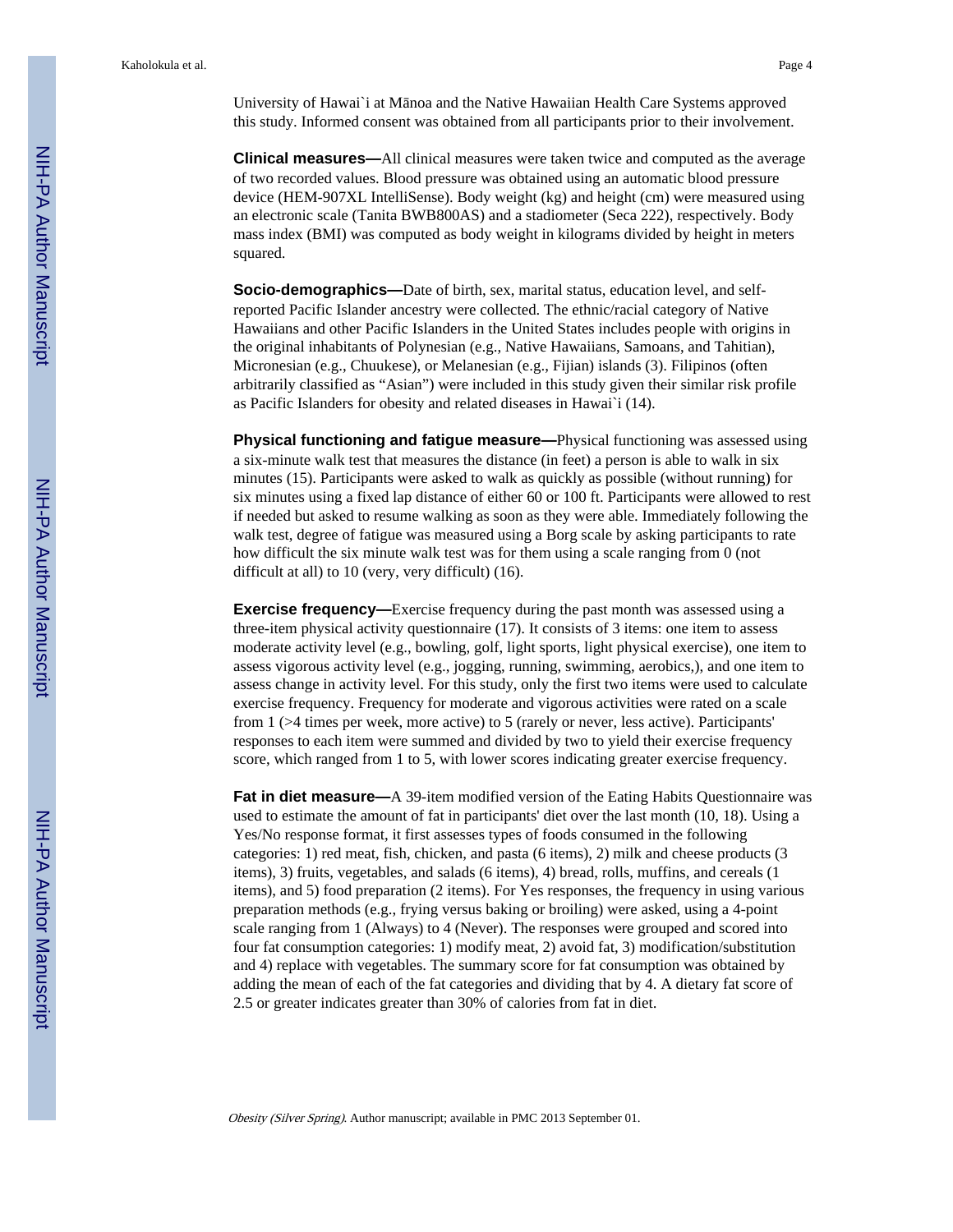# **Study Design**

Our study design was guided by a CBPR approach in which the community and academic partners of the PILI `Ohana worked collaboratively (10, 12). Participant recruitment, implementation of the intervention, and all assessments were conducted in the respective participating communities by trained community recruiters, peer educators, and assessors.

#### **Lifestyle Interventions**

The 100 Pacific Islanders included in this study were those who completed one of two 9 month lifestyle interventions. Both 9-month pilot interventions included two phases: In the first phase, all participants were first offered a 3-month weight loss intervention adapted from the Diabetes Prevention Program's Lifestyle Intervention (DPP-LI) (10). In the second phase, participants were randomized to either to a 6-month family and community focused weight loss maintenance program (the PILI Lifestyle Program; PLP), or to a 6-month standard behavioral weight loss maintenance program (SBP) (11).

The DPP-LI adaptation and the PLP were informed by community assessments to identify salient issues of obesity affecting Native Hawaiians and other Pacific Islanders as described in detail by Mau et al. (10). Briefly, focus groups, informant interviews, and surveys with 320 Pacific Islanders and "windshield tours" of Pacific Islander communities were conducted. Several key socio-cultural and socio-economic factors emerged from the community assessments and were incorporated into the intervention. The value of `ohana (extended family and community) in daily living and decision making was incorporated throughout the intervention with the inclusion of family/friends and community resources in helping participants adopt realistic, sustainable, and culturally-meaningful healthy lifestyle behaviors. Our community investigators, who were Pacific Islanders themselves, assisted in this process to ensure cultural relevance and applicability. They also expanded the DPP-LI curriculum by adding two sessions. One session was designed to address the high-cost of eating healthy in Hawai`i by focusing on economic factors that could impede weight loss. Another session incorporated was "Talking with the Doctor" to help participants become actively engaged in their healthcare.

The adapted 3-month weight loss program consisted of eight lessons lasting  $1-\frac{1}{2}$  hours and was delivered to small groups (6 to 10 people per group) over 12 weeks. Participants were taught and practiced empirically-supported behavioral weight loss strategies regarding eating, exercise, and managing stress/negative emotions based on individual action planning (10, 19). The PLP was composed of six additional lessons, each lasting about 1½ hours in length, delivered monthly to small groups. These lessons built upon the 3-month weight loss program in which participants continued to practice the weight loss strategies previously taught, but also involved family and/or friends in their healthy lifestyle plan through various activities. They also identified community resources available to assist them with weight loss maintenance. The SBP was composed of six, monthly phone-calls delivered individually. Each call lasted 15 to 30 minutes in length. Reminders of the weight loss strategies taught during the 3-month program were also mailed to SBP participants. The phone calls were designed to provide participants with additional support from a community peer educator and to assist them in maintaining their healthy lifestyle plan formulated during the 3-month program.

Throughout the 3-month weight loss program and the 6-month weight loss maintenance programs, a weight loss goal of  $3\%$  weight loss was encouraged. For the purpose of this study, we categorized participants into two groups: 1) those who achieved  $3\%$  loss of their initial weight and 2) those who did not achieve this goal (i.e.,  $\lt$  3% of their initial weight).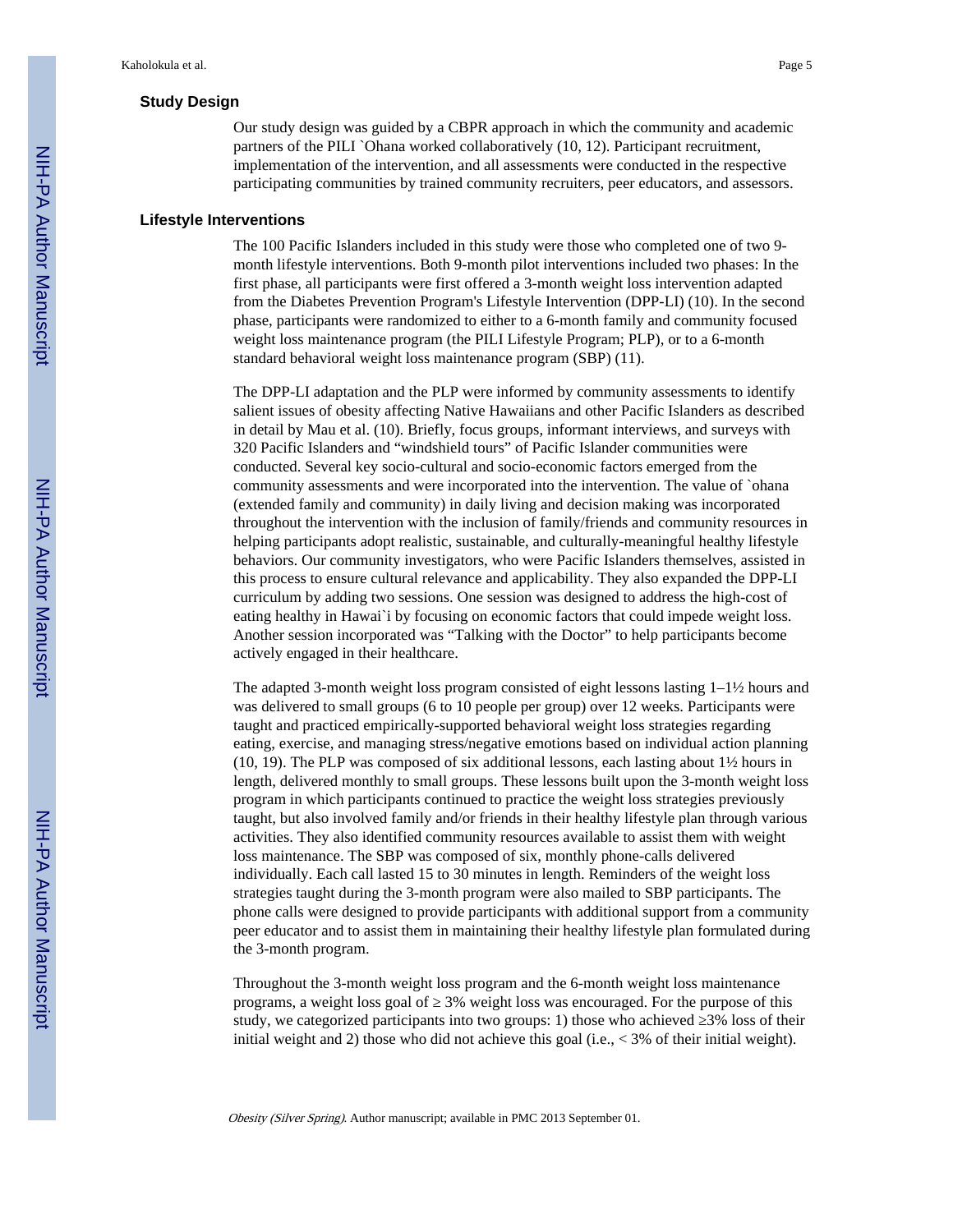# **Data Reduction and Statistical Analysis**

The categorical variables of sex (1 = male; 2 = female), educational attainment (1 = no high school diploma or its equivalent;  $2 =$  high school diploma or its equivalent;  $3 =$  some college, technical, or vocational training; or  $4 =$  college graduate), and marital status ( $1 =$ never married;  $2 =$  currently married; or  $3 =$  disrupted marital status) were dummy coded for multivariate analyses. The disrupted marital status is comprised of separated/divorced and widowed participants. The socio-demographic variables examined were ethnicity, age, sex, educational attainment, and marital status; the behavioral variables were initial weight loss in kg (baseline weight minus 3-month follow-up weight) and the baseline values and change (denoted by the subscript  $\Delta$ ) in values (baseline value minus 9-month follow-up value) of fat in diet, exercise frequency level, perceived exercise fatigue, and 6 minute walk test; the biological variables were baseline weight (kg), systolic blood pressure (mmHg), and diastolic blood pressure (mmHg).

Statistical analyses were conducted using JMP Statistical Software (version 7.0) with an alpha level set at .05 (20). For bivariate analyses, logistic fit  $(\chi^2)$  analysis was used to evaluate the association between weight loss group ( $3\%$  versus < 3%) and categorical variables and analysis of covariance (ANCOVA) for weight loss group and continuous variables. Because the interventions differed in nature and varied in magnitude of weight loss, all bivariate analyses were done controlling for the effects of intervention group (dummy coded:  $1 = PLP$ ;  $2 = SBP$ ). When examining initial weight loss (kg), systolic and diastolic blood pressure<sub> $\Delta$ </sub>, fat in diet<sub> $\Delta$ </sub>, exercise frequency level<sub> $\Delta$ </sub>, perceived exercise fatigue<sub> $\Delta$ </sub>, and 6 minute walk test<sub> $\Delta$ </sub>, their baseline values were also controlled for in the bivariate analyses. The variables found statistically significant in bivariate analysis were entered into a multiple logistic regression model to examine their independent associations with  $3\%$  weight loss (vs. < 3%).

# **Results**

#### **Participants' Weight Loss**

At the end of the 9-month pilot RCT,  $51\%$  of participants in PLP met the  $3\%$  weight loss goal compared to 31.4% of those in SBP, which was a statistically significant difference  $[\chi^2(1, N=100) = 4.02 \ p = .045]$ . Combined (PLP and SBP participants), 41% of them achieved 3% weight loss. Mean weight loss for participants who completed PLP was 2.54kg (SD=7.01) and 0.45kg (SD=9.79) for those who completed SBP, but this difference was not statistically significant  $[F(1, 99) = 1.49, p = .224]$ . Overall, a modest mean weight loss of 1.48kg  $(SD = 8.57)$  was achieved at the end of the 9-month study.

#### **Socio-Demographic Variables Associated with Weight Loss**

Of the four socio-demographic variables examined, sex and ethnicity were significantly associated with weight loss of ≥3%, after adjusting for intervention group (Table 2). Females (45.1% vs. 22.2% of males) and Chuukese participants (63.6% vs. 35.7% of Native Hawaiians and 31.8% of other Pacific Islanders) had a significantly greater proportion who achieved ≥3% weight loss at the end of the 9-month intervention period.

#### **Behavioral Variables Associated with Weight Loss**

Of the ten behavioral variables examined, initial weight loss (baseline to 3-month follow-up weight loss) and fat in diet reported at baseline was significantly associated with  $3\%$ weight loss, adjusting for intervention group (Table 3). Participants who had an average of 3.6kg of weight loss (vs. 0.4kg) in the first three months of the intervention and who had less fat in their diet at the start of the intervention were significantly more likely to reach the ≥ 3% weight loss goal at the end of the 9-month intervention period. Other than fat in diet,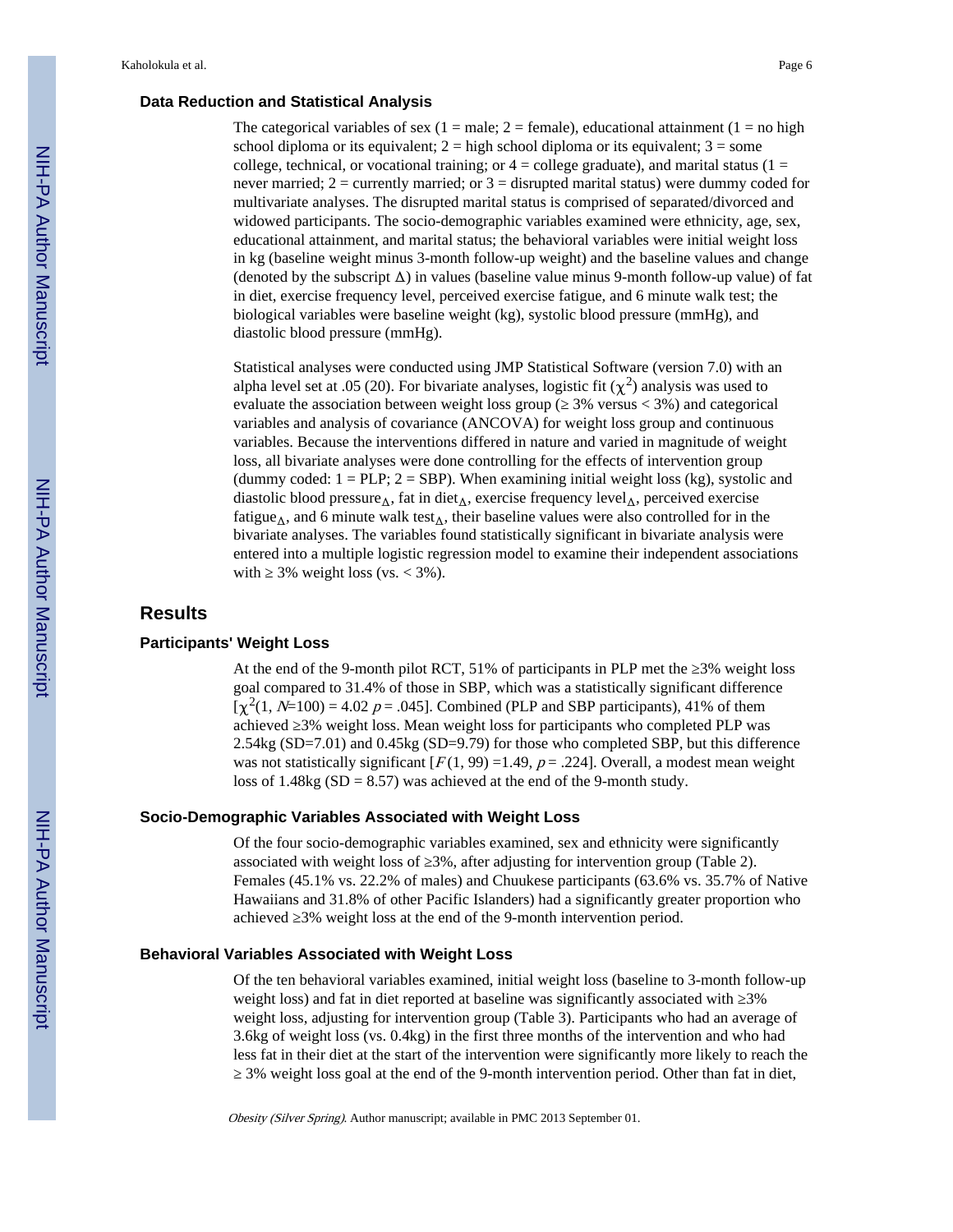none of the other baseline behavioral variables were associated with weight loss. Between baseline and 9-month follow-up, changes in perceived exercise fatigue level, self-reported dietary fat intake, self-reported exercise intensity, and distance walked in 6 minutes were not significantly associated with  $3\%$  weight loss. However, changes in the desired direction were greater in these variables for participants who achieved the 3% weight loss goal compared to those who did not.

#### **Biological Variables Associated with Weight Loss**

Of the six biological variables examined, only systolic blood pressure was significantly associated with weight loss of 3%, adjusting for intervention group (Table 4). Participants who had greater reductions in systolic blood pressure $_\Delta$  (change of 12.7mmHg vs. 2.7mmHg on average) were significantly more likely to achieve 3% weight loss at the end of the 9month intervention period.

# **Multivariate Analysis of Socio-Demographic, Behavioral, and Biological Variables Associated with Weight Loss**

Only the variables found to have a significant bivariate association with weight loss were entered into a logistic regression model along with intervention group (Table 5). The variables entered were ethnicity, sex, initial weight loss, fat in diet at baseline, systolic blood  $pressure_\Lambda$ , and intervention group. Of these variables, ethnicity, initial weight loss, and intervention group remained significantly associated with losing 3% of baseline weight at 9-month follow-up. Chuukese participants were 6 times more likely to achieve  $\frac{3\%}{8}$  kg weight loss compared to Native Hawaiian and other Pacific Island participants. Participants who had more weight loss in the first 3-months of the intervention and who were in the PLP intervention group were also more likely to lose 3% weight at the end of the 9-month intervention period.

# **Discussion**

We examined a selected set of socio-demographic, behavioral, and biological variables to better understand intentional weight loss in a sample of overweight and obese Native Hawaiians, Chuukese, and other Pacific Islanders who completed one of two 9-month lifestyle interventions (10, 11). This is the first study to examine such factors associated with intentional weight loss in Pacific Islanders who underwent a formal lifestyle intervention. Our sample of Pacific Islanders included people of Polynesian, Micronesian, and Filipino descent. Because weight loss is challenging for many Pacific Islanders, partly due to socioeconomic and acculturative stressors (e.g., language barriers, substandard living conditions, and employment barriers) that hinder their weight loss efforts (3, 9, 21, 22), a modest weight loss of 3% was selected as the weight loss goal by the academic and community investigators of the PILI `Ohana Project for the pilot intervention study from which data for this sample was obtained (11).

Initially, we found that ethnicity, sex, amount of fat in diet at baseline, initial weight loss, and changes in systolic blood pressure over the course of the 9-month lifestyle interventions were significantly associated with weight loss. However, after partitioning out their shared variance, only ethnicity, initial weight loss, and intervention group had a significant and independent association with weight loss over a 9-month period. That is, Chuukese participants (versus Native Hawaiians and other Pacific Islanders) and participants, regardless of their ethnicity, who had more weight loss within in the first three months of the intervention (i.e., the initial weight loss phase) were more likely to reach the  $\frac{3}{6}$  weight loss goal. Participants of the PILI Lifestyle Program (PLP) were 4.5 times more likely to reach the weight goal of 3% weight loss than those of the standard behavioral program.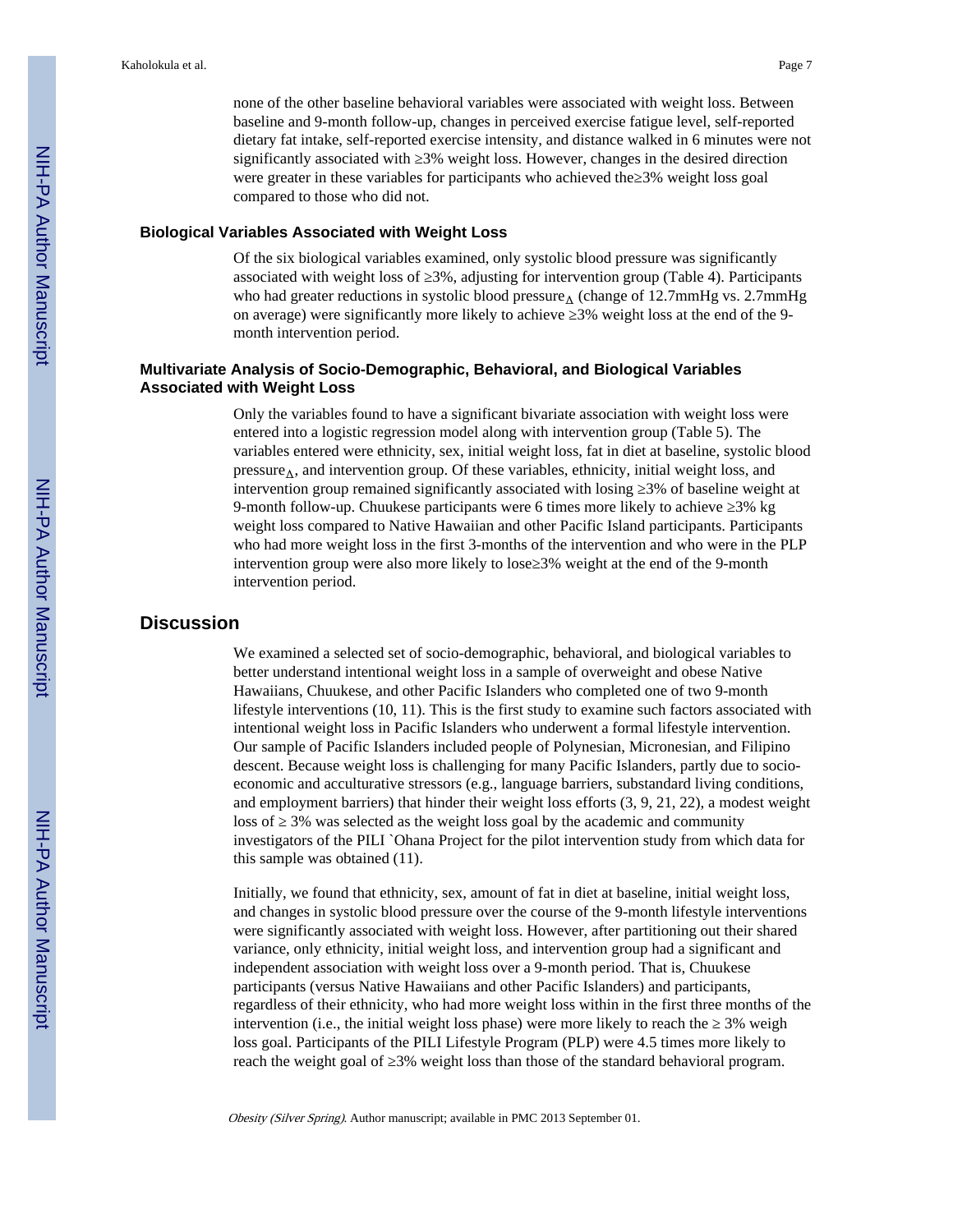As in our study, greater weight loss early in an intervention has been found associated with long-term weight loss in other populations (5). It may be that losing more weight early on spurs or maintains an individual's motivation to lose weight. It may also be that individuals who benefit from a weight loss intervention will do so early on because of other factors, such as initial motivation, self-efficacy, and/or social support. The finding that improvement in systolic blood pressure is associated with weight loss is also well established in the literature (23, 24). Although it is likely that the participants' weight loss led to improved systolic blood pressure, improved systolic blood pressure could also be the result of increase in physical activity (23) and/or reductions in psychosocial stressors (25) that thereby increases a person's ability to lose excess weight. Although we found no significant association between increases in physical activity and physical functioning with meeting weight loss goal, we did find that those who had met the weight loss goal did increase their physical activity and improve their physical functioning more so than those who did not meet goal.

The weight loss goal ( $3\%$ ) and mean weight loss (2.5kg  $\pm$  7.0 for PLP) in our study is considerably smaller than that of the lifestyle intervention of the original DPP study (goal 7%; mean weigh loss =  $4.5$ kg  $\pm$  7.6) (5). The original DPP-LI was delivered by highly trained health professionals, and the lessons and activities were intensive (i.e., strict daily caloric intake and expenditure). Although such lifestyle interventions lead to large initial weight loss, the intensive lifestyle changes required are difficult to maintain over a longperiod of time. Comparing our study to the original DPP, 49% of DPP-LI participants met the 7% weight loss goal while 51% of our PLP participants met the 3% weight loss goal. Many of the adaptations of the DPP into real-world settings, especially those adapted for community settings and delivered by lay community educators, are often less intensive in nature. Our intervention was purposefully less intensive to ensure that participants could adopt the lifestyle behaviors promoted and maintain them over a lifetime. In a recent metaanalysis of 28 studies that adapted the DPP-LI into real-world settings (26), it was found that those using lay community educators achieved an average of 3% weight loss. It appears that our adapted DPP-LI and PLP leads to comparable weight loss when compared to similar studies in other ethnic and community-based populations.

A novel finding of our study was the large ethnic differences in weight loss across Pacific Islanders. A majority of Chuukese participants (63.6%) were able to meet the weight loss goal of the interventions compared to less than half of Native Hawaiians (35.7%) and participants from other Pacific Islander groups (31.8%). Native Hawaiians are the indigenous people of Hawai`i while Chuukese are immigrants to Hawaii from the island state of Chuuk, one of four states that comprise the Federated States of Micronesia. The other Pacific Islanders are also primarily immigrants from American Samoa and the Philippines. Because Pacific Islanders across the board are more economically challenged and more likely to live in obesiogenic environments when compared to other ethnic groups in Hawai`i (10), it is unclear from our data to why Chuukese participants responded to the behavioral lifestyle interventions markedly better than other Pacific Islanders.

There are several possible explanations for why Chuukese responded better to the interventions. The lessons were delivered to them in both English and in their native language by a bilingual Chuukese health worker to ensure comprehension. Although the intervention materials were in the English language, receiving the didactic aspects of the intervention in their native language may have made the lessons more salient and relevant to their cultural context. The Chuukese is a tight knit community that relies heavily on each other for economic and emotional support because of the economic and acculturative stressors they face as a new and emerging immigrant group in Hawai`i (27). The behavioral changes promoted in the interventions may have been easily adopted because others in the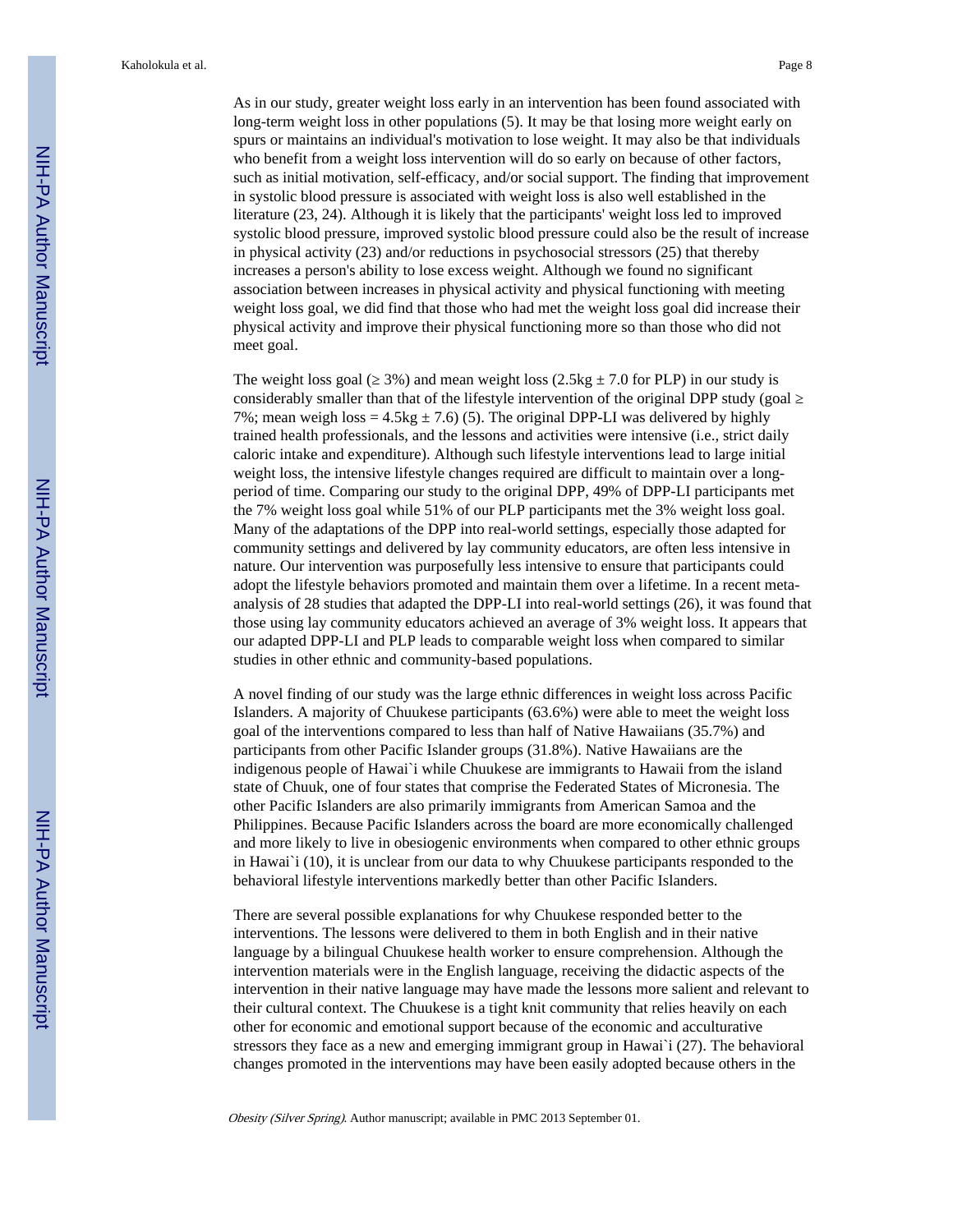group were also making and supporting the same behavior changes. There could have been information sharing by Chuukese participants across the two interventions; thereby, improving the outcomes of the SBP. The information and strategies may have been more novel to Chuukese, making them more receptive to behavior changes encouraged in the interventions. Studies find that failed weight loss attempts in the past can inhibit future attempts (28), which may have been a factor affecting the other Pacific Islander participants. More research is needed to examine the differential benefits behavioral-based lifestyle interventions have on various Pacific Islander populations.

Because we used a CBPR approach and implemented the interventions in various community settings, the available community resources to support the participants' healthy lifestyle goals were incorporated into the interventions. Although all participants received the same standardized lessons and activities, many of the outside resources available to them differed across the communities. In the community serving most of the Chuukese participants, they had greater access to fresh fruits and vegetables through a large community garden and were exposed to intensive healthy cooking classes to supplement the intervention activities. The community where a quarter of the Native Hawaiian participants were recruited had free access to an exercise program led by a certified exercise instructor that included low impact aerobics and weight-bearing exercises. These different community resources (e.g., cooking vs. exercise classes) may have had differential effects on the weight loss efforts of the participants. It is likely that the success of Chuukese in meeting the weight loss goal of 3% or more may have to do with their exposure to the activities made available to them in their community setting or a combination of factors we mentioned earlier. We are unable to examine these possibilities in this study given the available data. One hypothesis worth testing is whether Pacific Islanders are more amenable to making dietary changes than exercise changes, given the greater exposure of Chuukese participants to additional nutrition-related activities versus Native Hawaiians' greater exposure to additional exercise activities in our study.

Several methodological issues with our study should be noted. We used brief self-report measures of physical activity frequency and dietary fat intake, which may have poorly estimated the participants' actual behaviors in these areas. Because it was a pilot study focusing more on the effects of the intervention on weight loss, and because community health promoters were conducting the assessments, we used brief and easy-to-administer measures of physical activity and eating behaviors. We also had a relatively small sample size and, thus, we may not have had enough statistical power to detect differences for variables with small effect sizes. We obviously had enough statistical power to detect differences for those with larger effect sizes.

Our findings have important implications for developing more effective weight loss interventions for Native Hawaiians and other Pacific Islanders. The findings suggest that the DPP-LI can be translated successfully to Pacific Islander communities, and that its effects are enhanced by involving and engaging family and community supports and resources into the intervention. However, our findings also indicate that a behavioral lifestyle intervention targeting weight loss may not be equally effective across different Pacific Islander groups, possibly due to differences in acculturation status (e.g., native versus immigrant) or other socio-cultural factors (e.g., discrimination, family size). Different weight loss intervention foci and strategies should be explored that account for differences in acculturation-related and socio-cultural factors affecting obesity control; for the relative influence of, and motivation to, making healthy dietary changes versus increasing physical activity; and for the mode of intervention delivery across distinct Pacific Islander groups. Finally, our findings also indicate that greater weight loss early on in a formal lifestyle intervention is a strong correlate of long-term weight loss. Lifestyle interventions with Pacific Islanders may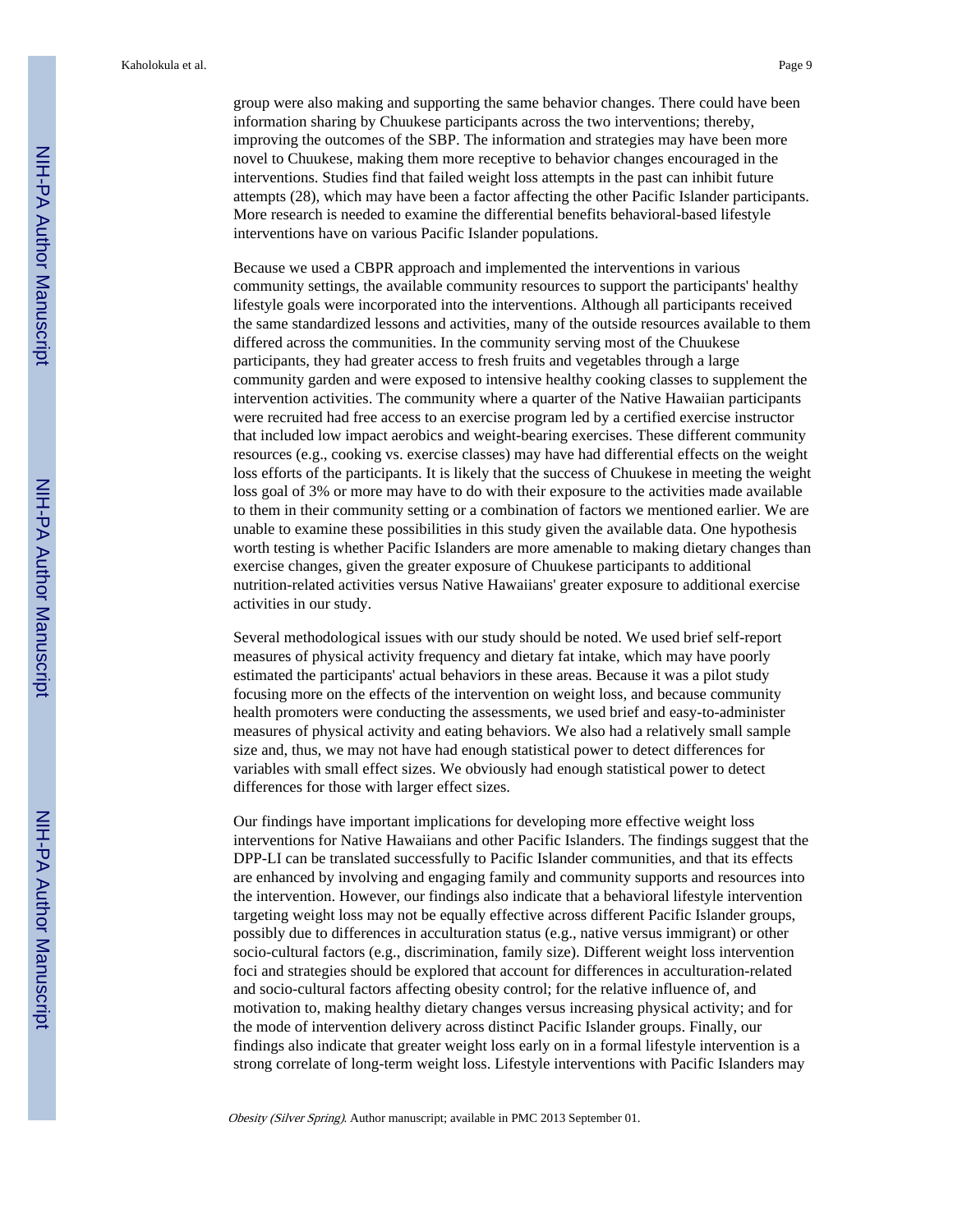want to have more intense efforts at the beginning to better facilitate long-term weight loss. Our findings and their implications are relevant to other ethnic minority populations in the United States that share similar socio-cultural and socio-economic characteristics as Native Hawaiians and other Pacific Islanders.

# **Acknowledgments**

We thank the PILI `Ohana Project participants, community researchers, and staff of the participating communities and community organizations: Hawai`i Maoli – The Association of Hawaiian Civic Clubs, Ke Ola Mamo, Kula no n Po`e Hawai`i, Kalihi-P lama Health Center, and K kua Kalihi Valley Comprehensive Family Services. In addition to the authors, the community and academic researchers were: Adrienne Dillard, JoHsi Wang, Andrea Siu, Andrea Macabeo, Melaia Patu, Nafanua Braginski, Ruta Ene, Lucy Mefy, Regina Doone, Norma Pascua, Edna Higa, Millie Phillip, Joanna Jacob, Mildred Amaral, Miki Arume, Andrea Nacapoy, Natalie Hiratsuka, Sean Mosier, and  $K$  `ohimanu Dang. This work was supported by the National Institute on Minority Health and Health Disparities (grant number R24MD001660) of the National Institutes of Health and registered on [ClinicalTrials.gov](http://ClinicalTrials.gov) (NCT01042886). The content is solely the responsibility of the authors and does not necessarily represent the official views of National Institute on Minority Health and Health Disparities or National Institutes of Health.

# **Reference**

- 1. Flegal KM, Carroll MD, Ogden CL, Curtin LR. Prevalence and trends in obesity among US adults, 1999–2008. JAMA: the journal of the American Medical Association. 2010; 303(3):235–41. Epub 2010/01/15. [PubMed: 20071471]
- 2. Grandinetti A, Chang HK, Chen R, Fujimoto WY, Rodriguez BL, Curb JD. Prevalence of overweight and central adiposity is associated with percentage of indigenous ancestry among native Hawaiians. International journal of obesity and related metabolic disorders: journal of the International Association for the Study of Obesity. 1999; 23(7):733–7. Epub 1999/08/24. [PubMed: 10454107]
- 3. Mau MK, Sinclair K, Saito EP, Baumhofer KN, Kaholokula JK. Cardiometabolic health disparities in native Hawaiians and other Pacific Islanders. Epidemiologic reviews. 2009; 31:113–29. Epub 2009/06/18. [PubMed: 19531765]
- 4. F.R., S.; Nguyen, D.; S.L., L. State of Hawaii by Ethnicity Hawaiian Behavioral Risk Factor Surveillance System. Hawaii State Department of Health; Honolulu, HI: 2010.
- 5. Wing RR, Hamman RF, Bray GA, Delahanty L, Edelstein SL, Hill JO, et al. Achieving weight and activity goals among diabetes prevention program lifestyle participants. Obesity research. 2004; 12(9):1426–34. Epub 2004/10/16. [PubMed: 15483207]
- 6. Hall WD, Feng Z, George VA, Lewis CE, Oberman A, Huber M, et al. Low-fat diet: effect on anthropometrics, blood pressure, glucose, and insulin in older women. Ethnicity & disease. 2003; 13(3):337–43. Epub 2003/08/05. [PubMed: 12894958]
- 7. Hollis JF, Gullion CM, Stevens VJ, Brantley PJ, Appel LJ, Ard JD, et al. Weight loss during the intensive intervention phase of the weight-loss maintenance trial. American journal of preventive medicine. 2008; 35(2):118–26. Epub 2008/07/12. [PubMed: 18617080]
- 8. Parikh, P.; Simon, EP.; Fei, K.; Looker, H.; Goytia, C.; Horowitz, CR. Results of a pilot diabetes prevention intervention in East Harlem. Project HEED; New York City: American journal of public health. 2010;100 Suppl 1:S232-9. Epub 2010/02/12
- 9. Kumanyika SK, Espeland MA, Bahnson JL, Bottom JB, Charleston JB, Folmar S, et al. Ethnic comparison of weight loss in the Trial of Nonpharmacologic Interventions in the Elderly. Obesity research. 2002; 10(2):96–106. Epub 2002/02/12. [PubMed: 11836455]
- 10. Mau MK, Keawe'aimoku Kaholokula J, West MR, Leake A, Efird JT, Rose C, et al. Translating diabetes prevention into native Hawaiian and Pacific Islander communities: the PILI `Ohana Pilot project. Progress in community health partnerships: research, education, and action. 2010; 4(1):7– 16. Epub 2010/04/07.
- 11. Kaholokula JK, Mau MK, Efird JT, Leake A, West M, Palakiko DM, et al. A Family and Community Focused Lifestyle Program Prevents Weight Regain in Pacific Islanders: A Pilot Randomized Controlled Trial. Health education & behavior: the official publication of the Society for Public Health Education. 2011 Epub 2011/05/10.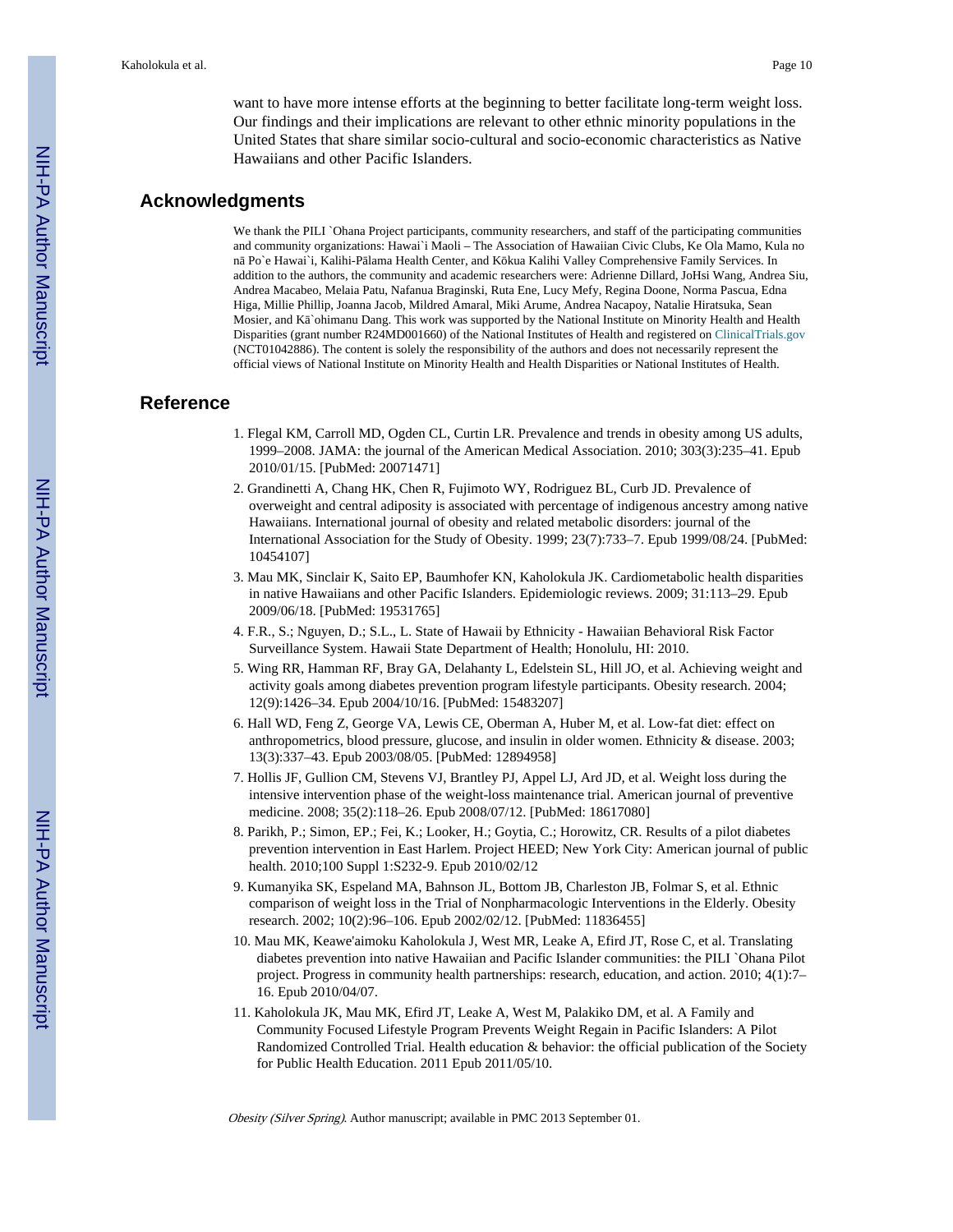- 12. Nacapoy AH, Kaholokula JK, West MR, Dillard AY, Leake A, Kekauoha BP, et al. Partnerships to address obesity disparities in Hawai'i: the PILI `Ohana Project. Hawaii Med J. 2008; 67(9):237– 41. Epub 2008/10/16. [PubMed: 18853898]
- 13. Inoue, S.; Zimmet, PZ. The Asia-Pacific perspective: Redefining obesity and its treatment. World Health Organization; Geneva, Switzerland: 2000.
- 14. Grandinetti A, Kaholokula JK, Theriault AG, Mor JM, Chang HK, Waslien C. Prevalence of diabetes and glucose intolerance in an ethnically diverse rural community of Hawaii. Ethnicity & disease. 2007; 17(2):250–5. Epub 2007/08/09. [PubMed: 17682354]
- 15. ATS Statement: Guidelines for the Six-Minute Walk Test. Am J Respir Crit Care Med. 2002; 166(1):111–7. [PubMed: 12091180]
- 16. Chen MJ, Fan X, Moe ST. Criterion-related validity of the Borg ratings of perceived exertion scale in healthy individuals: a meta-analysis. Journal of sports sciences. 2002; 20(11):873–99. Epub 2002/11/15. [PubMed: 12430990]
- 17. Marshall AL, Smith BJ, Bauman AE, Kaur S. Reliability and validity of a brief physical activity assessment for use by family doctors. Br J Sports Med. 2005; 39(5):294–7. discussion -7. Epub 2005/04/26. [PubMed: 15849294]
- 18. Kristal AR, Beresford SA, Lazovich D. Assessing change in diet-intervention research. American Journal of Clinical Nutrition. 1994; 59(1 Suppl):185S–9S. Epub 1994/01/01. [PubMed: 8279421]
- 19. Knowler WC, Barrett-Connor E, Fowler SE, Hamman RF, Lachin JM, Walker EA, et al. Reduction in the incidence of type 2 diabetes with lifestyle intervention or metformin. New England Journal of Medicine. 2002; 346(6):393–403. Epub 2002/02/08. [PubMed: 11832527]
- 20. Institute S. 2000.
- 21. Davis EM, Clark JM, Carrese JA, Gary TL, Cooper LA. Racial and socioeconomic differences in the weight-loss experiences of obese women. American journal of public health. 2005; 95(9): 1539–43. Epub 2005/08/25. [PubMed: 16118365]
- 22. Elfhag K, Rossner S. Who succeeds in maintaining weight loss? A conceptual review of factors associated with weight loss maintenance and weight regain. Obesity reviews: an official journal of the International Association for the Study of Obesity. 2005; 6(1):67–85. Epub 2005/01/19. [PubMed: 15655039]
- 23. Elmer PJ, Obarzanek E, Vollmer WM, Simons-Morton D, Stevens VJ, Young DR, et al. Effects of comprehensive lifestyle modification on diet, weight, physical fitness, and blood pressure control: 18-month results of a randomized trial. Annals of internal medicine. 2006; 144(7):485–95. Epub 2006/04/06. [PubMed: 16585662]
- 24. Harsha DW, Bray GA. Weight loss and blood pressure control (Pro). Hypertension. 2008; 51(6): 1420–5. discussion 5. Epub 2008/05/14. [PubMed: 18474829]
- 25. Bower, JE.; Low, CA.; Moskowitz, JT.; Sepah, S.; Epel, E. Benefit Finding and Physical Health: Positive Psychological Changes and Enhanced Allostasis.
- 26. Ali MK, Echouffo-Tcheugui J, Williamson DF. How effective were lifestyle interventions in realworld settings that were modeled on the Diabetes Prevention Program? Health Aff (Millwood). 2012; 31(1):67–75. Epub 2012/01/11. [PubMed: 22232096]
- 27. Choi JY. Seeking health care: Marshallese migrants in Hawai'i. Ethnicity & health. 2008; 13(1): 73–92. Epub 2007/12/11. [PubMed: 18066739]
- 28. Levy AS, Heaton AW. Weight control practices of U.S. adults trying to lose weight. Annals of internal medicine. 1993; 119(7 Pt 2):661–6. Epub 1993/10/01. [PubMed: 8363193]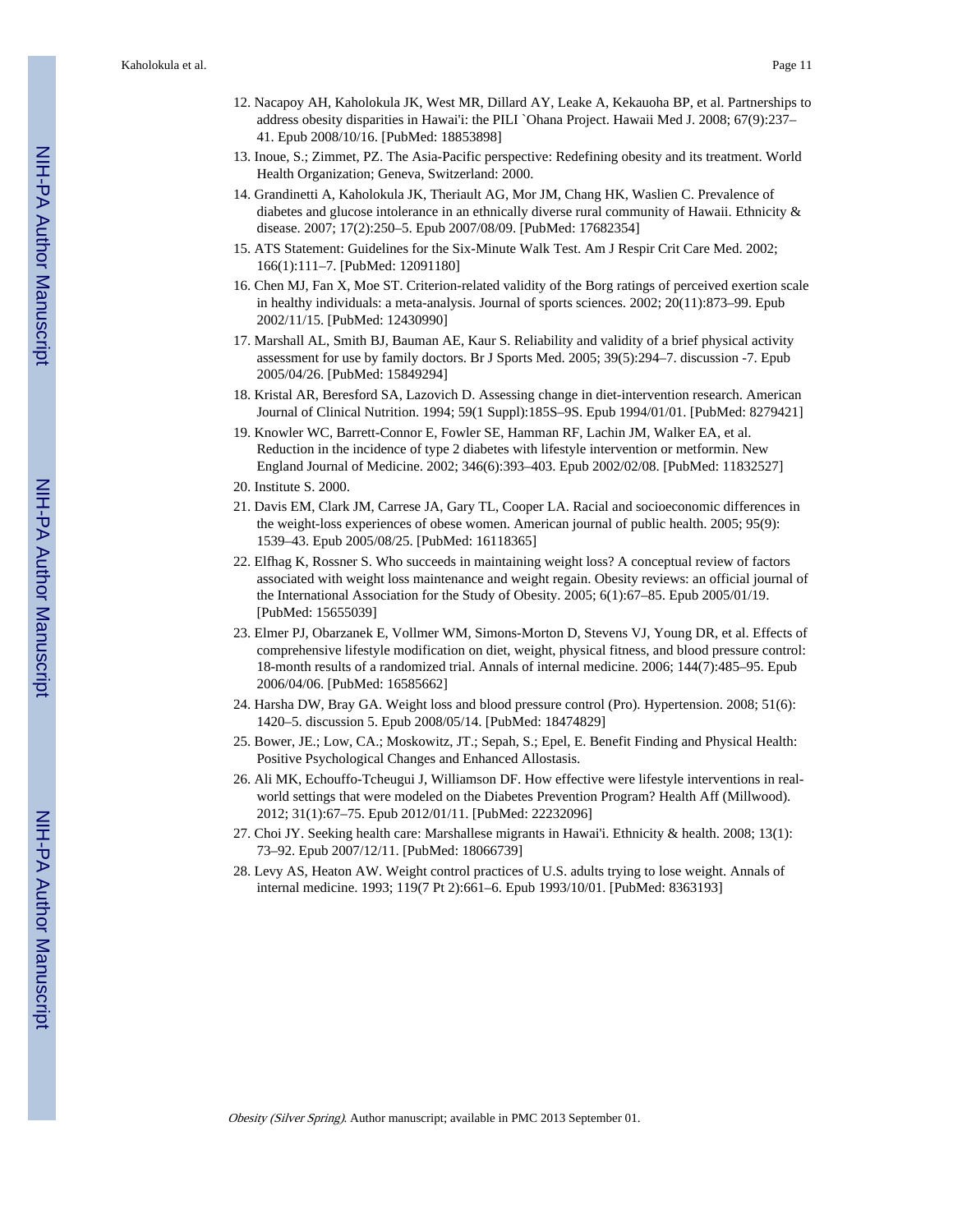Participants' Baseline Socio-Demographic, Behavioral, and Biological Characteristics

| <b>Variable</b>                 | $N=100$             |
|---------------------------------|---------------------|
| Age (years)                     | $50.4 + 14.7$       |
| Sex                             |                     |
| Female                          | 82 (82)             |
| Ethnicity                       |                     |
| Native Hawaiian                 | 56 (56)             |
| Chuukese                        | 22(22)              |
| Other Pacific Islander          | 22(22)              |
| Education                       |                     |
| Less than High school           | 23(23)              |
| High school diploma/GED         | 21 (21)             |
| Some College/Tech               | 29(29)              |
| College Degree                  | 26(26)              |
| Marital status                  |                     |
| Never                           | 27(27)              |
| Currently                       | 45 (45)             |
| Disrupted                       | 28 (28)             |
| Exercise fatigue level          | $2.62 \pm 2.91$     |
| 6 minute walk test (feet)       | $648.24 \pm 139.76$ |
| Exercise frequency              | $3.24 \pm 1.12$     |
| Fat in diet!                    | $2.80 \pm 0.40$     |
| Starting weight (kg)            | $106.03 \pm 31.44$  |
| Systolic blood pressure (mmHg)  | $136.08 \pm 25.68$  |
| Diastolic blood pressure (mmHg) | $83.01 \pm 13.51$   |

Note. Data shown as  $M \pm SD$  or n (%)

!! Dietary fat score of 2.5 or greater indicates greater indicates greater than 30% of calories from fat.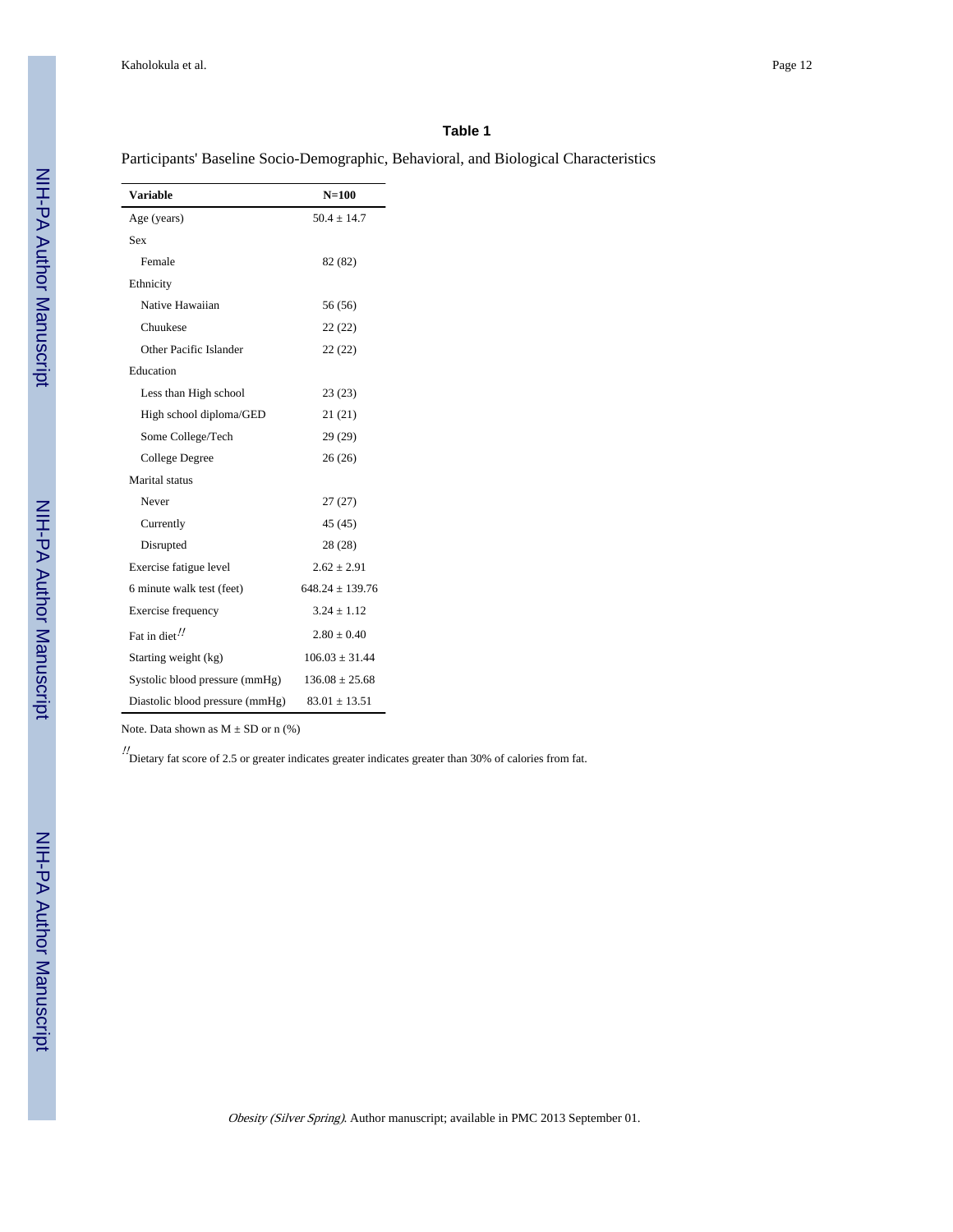Socio-Demographic Variables Associated with Weight Loss (≥ 3% vs. < 3%) at End of 9-Month Intervention Study†

|                                                                           | <b>Weight Loss</b> |                  |                                          |  |
|---------------------------------------------------------------------------|--------------------|------------------|------------------------------------------|--|
| <b>Variable</b>                                                           | 3%                 | $< 3\%$          | Effect Test <sup>†</sup>                 |  |
| Age (years)                                                               | $51.61 \pm 13.2$   | $49.63 \pm 15.7$ | $F(2,99) = 0.6233, p = 0.4317$           |  |
| <b>Sex</b>                                                                |                    |                  | $\gamma^2(1, N=100) = 5.631, p = 0.0176$ |  |
| Male                                                                      | 4(22.2)            | 14 (77.8)        |                                          |  |
| Female                                                                    | 37(45.1)           | 45 (54.9)        |                                          |  |
| Ethnicity                                                                 |                    |                  | $\chi^2(2, N=100) = 8.400, p = 0.0150$   |  |
| Native Hawaiian                                                           | 20(35.7)           | 36(64.3)         |                                          |  |
| Chuukese                                                                  | 14(63.6)           | 8(36.4)          |                                          |  |
| Other Pacific Islander                                                    | 7(31.8)            | 15(68.2)         |                                          |  |
| Education                                                                 |                    |                  | $\chi^2$ (3, N=99) = 4.632, p = 0.2007   |  |
| <high school<="" td=""><td>13(56.5)</td><td>10(43.5)</td><td></td></high> | 13(56.5)           | 10(43.5)         |                                          |  |
| High school diploma/GED                                                   | 8(38.1)            | 13(61.9)         |                                          |  |
| Some College/Tech                                                         | 12(41.4)           | 17(58.6)         |                                          |  |
| College Degree                                                            | 8(30.8)            | 18 (69.2)        |                                          |  |
| Marital status                                                            |                    |                  | $\chi^2(2, N=100)=1.000, p=0.6064$       |  |
| Never                                                                     | 9(33)              | 18(67)           |                                          |  |
| Currently                                                                 | 21(47)             | 24(53)           |                                          |  |
| Disrupted                                                                 | 11 (39)            | 17(61)           |                                          |  |

Note. Data shown as  $M \pm SD$  or n  $(\%)$ 

 $\vec{A}$ All bivariate comparisons (ANCOVA or nominal logistic fit) are adjusted for intervention group.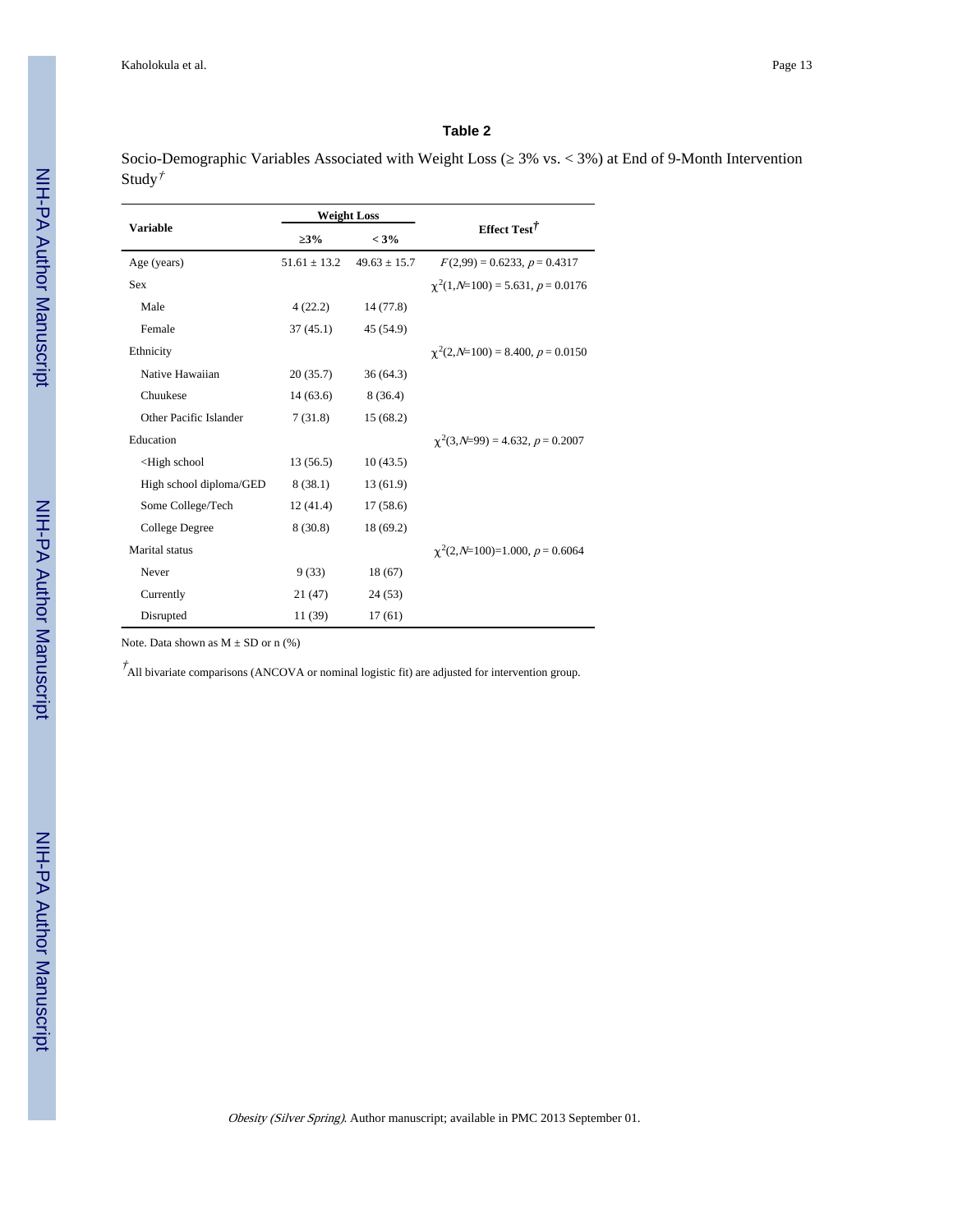Behavioral Variables Associated with Weight Loss ( $3\%$  vs. < 3%) at End of 9-Month Intervention Study<sup>†</sup>

|                                      | <b>Weight Loss</b> |                     |                                  |  |
|--------------------------------------|--------------------|---------------------|----------------------------------|--|
| <b>Variable</b>                      | 3%                 | $< 3\%$             | Effect Test $\ddot{\tau}$        |  |
| Initial weight $loss^{\uparrow}(kg)$ | $3.60 + 3.36$      | $0.44 \pm 2.76$     | $F(1,99) = 26.949, p < 0.0001$   |  |
| Exercise fatigue level <sub>b</sub>  | $2.95 \pm 3.13$    | $2.40 \pm 2.75$     | $F(1,97) = 0.4684, p = 0.4954$   |  |
| Exercise fatigue leve $\Lambda$      | $0.49 + 3.52$      | $0.06 \pm 3.33$     | $F(1,94) = 0.0058, p = 0.9396$   |  |
| 6 minute walk test <sub>b</sub> (ft) | $643.08 + 145.70$  | $651.81 \pm 136.69$ | $F(1,98) = .0435, p = 0.8352$    |  |
| 6 minute walk test, (ft)             | $45.26 + 99.51$    | $37.64 + 117.15$    | $F(1,95) = .0082, p = 0.9279$    |  |
| Exercise frequency $_{h}$            | $3.26 + 1.07$      | $3.23 \pm 1.16$     | $F(1,98) = .0694, p = 0.7928$    |  |
| Exercise frequency $\Lambda$         | $0.56 \pm 1.49$    | $0.21 \pm 1.20$     | $F(1,98) = 1.337, p = 0.2436$    |  |
| Fat in dieth!                        | $2.72 \pm 0.41$    | $2.88 \pm 0.39$     | $F(1,99) = 3.799$ , $p = 0.0542$ |  |
| Fat in diet $\Lambda$                | $0.16 \pm 0.41$    | $0.26 \pm 0.34$     | $F(1,99) = .4637, p = 0.4975$    |  |
| Lessons completed*                   | $11.43 \pm 2.35$   | $11.68 \pm 2.39$    | $F(1,96) = .0847, p = 0.7717$    |  |

Note. Data shown as  $M \pm SD$ ; subscript b indicates baseline values and a indicates change in value from baseline to 9-month follow-up.

 $\vec{A}$ All bivariate comparisons (ANCOVA or logistic fit) are adjusted by intervention group; for change in exercise fatigue level, 6 minute walk test, and exercise intensity values, their baseline values were also adjusted for in the bivariate analysis.

 $\overrightarrow{t}$  Weight loss in first 3-months of the 9-month intervention.

!! Dietary fat score of 2.5 or greater indicates greater than 30% of calories from fat.

\* Total of 14 lessons in both interventions.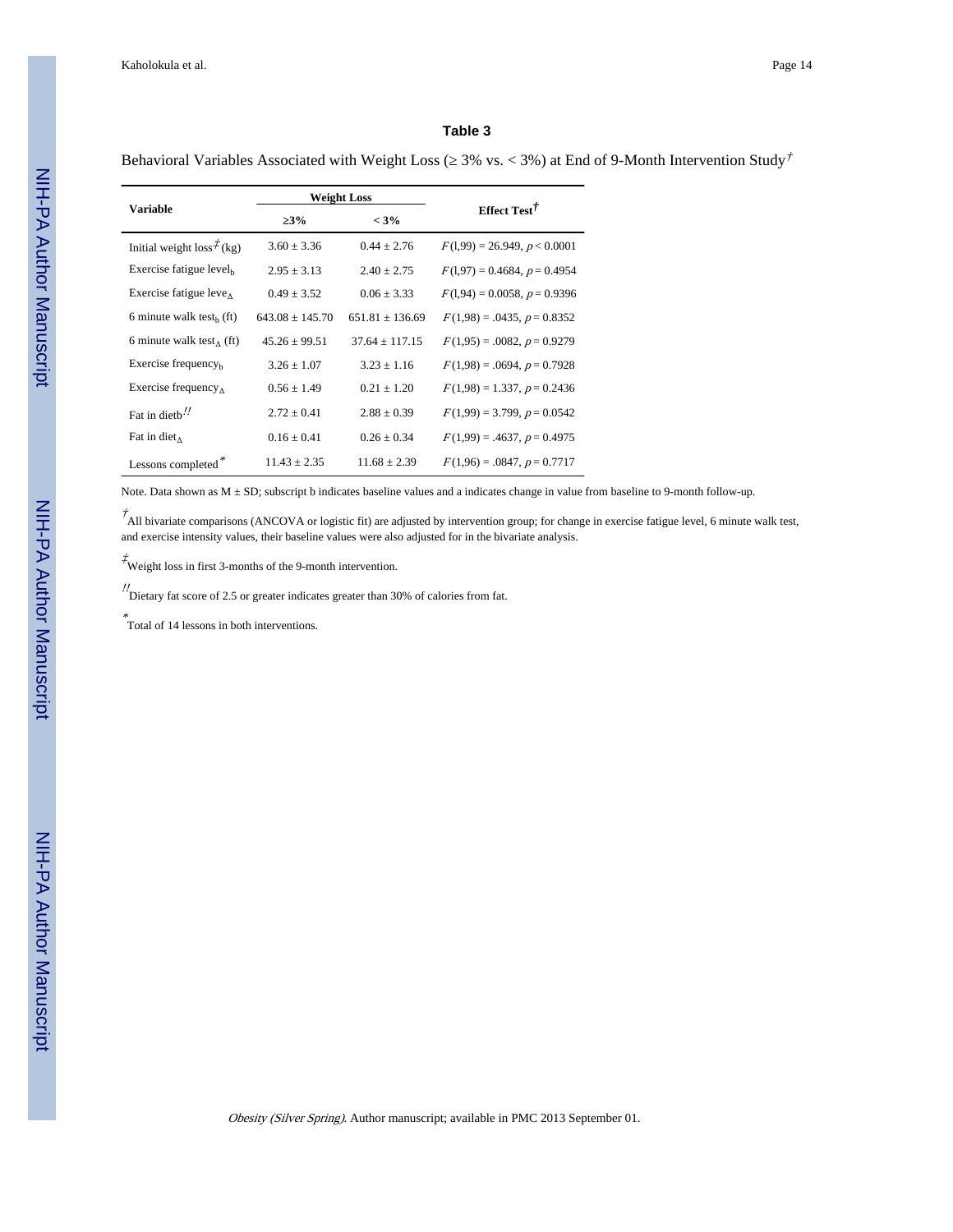Biological Variables Associated with Weight Loss ( $3\%$  vs. < 3%) at End of 9-Month Intervention Study<sup>†</sup>

|                                              | <b>Weight Loss</b> |                    | Effect Test <sup>†</sup>       |  |
|----------------------------------------------|--------------------|--------------------|--------------------------------|--|
| <b>Variable</b>                              | 3%<br>$<3\%$       |                    |                                |  |
| Starting weight $\vec{\tau}$ (kg)            | $104.79 \pm 33.82$ | $106.88 \pm 29.94$ | $F(1,99) = .3535, p = 0.5535$  |  |
| Systolic blood pressure <sub>b</sub> (mmHg)  | $139.51 \pm 30.62$ | $133.69 \pm 21.55$ | $F(1,99) = 2.0233, p = 0.1581$ |  |
| Systolic blood pressure, $(mmHg)$            | $12.68 + 24.02$    | $2.67 \pm 17.45$   | $F(1,99) = 4.5042, p = 0.0364$ |  |
| Diastolic blood pressure <sub>b</sub> (mmHg) | $83.51 \pm 12.78$  | $82.65 \pm 14.09$  | $F(1,99) = .2612, p = 0.6104$  |  |
| Diastolic blood pressure $\Lambda$ (mmHg)    | $6.74 + 12.11$     | $2.82 \pm 11.08$   | $F(1,99) = 3.3213, p = 0.0715$ |  |

Note. Data shown as M ± SD; subscript b indicates baseline values and Δ indicates change in value from baseline to 9-month follow-up.

 $\dot{A}$  All bivariate comparisons (ANCOVA) are adjusted by intervention group; for change in blood pressure values, their baseline values were also adjusted for in the bivariate analysis.

 $\overrightarrow{t}$  Weight at the start of the 9-month intervention (baseline).